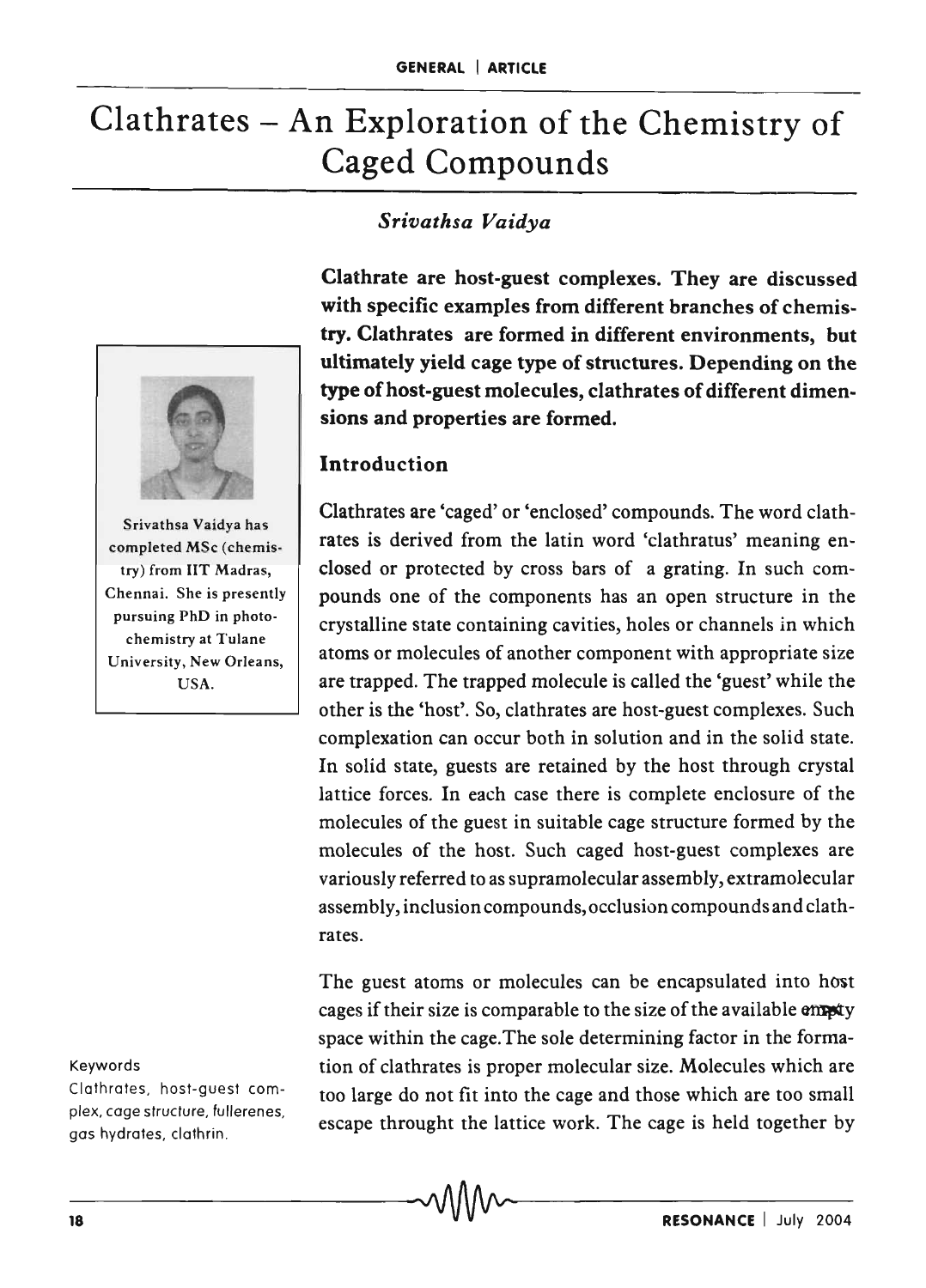very weak forces like hydrogen bonding, ion pairing, dipoledipole interaction and van der Waals attraction. Analysis indicates that the composition of clathrates is slightly less than the expected stoichiometric ratio of the host to guest molecules. This suggests that all the available cavities may not be used. The reason for this can be understood from the enclosing process. A guest molecule must be properly oriented at the moment of enclosure; if not, it will be excluded and some unfilled holes are to be expected.

#### Background

The study of clathrates began as early as 1811, when the first scientific report on a chlorine-ice compound with unidentified nominal composition that had earlier been thought to be crystalline chlorine appeared in the literature. Twelve years later Faraday revised the data and determined its stoichiometry to be  $Cl<sub>2</sub>(H<sub>2</sub>O)<sub>10</sub>$ . In 1886, Mylius observed interesting and intriguing features in the complex compounds formed by hydroquinone with certain volatile substances. He suggested that in some way the molecules of one component were able to lock the molecules of the second component into positon, but without chemical bonding. Interest in this unusual behaviour was revived by the work of Palin and Powell who, over 60 years later, verified the results of Mylius by means of X-ray studies. Powell in 1948 proposed that the compounds be called clathrate compounds. The correct formula was determined as  $Cl<sub>2</sub>(H<sub>2</sub>O)<sub>575</sub>$ , and the complex was described as a 3-D network of fused large polyhedra incorporating channels and cages occupied by the 'guest impurities'. In 1965, the first clathrate compounds of silicon with sodium as guest were synthesized. These compounds were  $\text{Na}_s\text{Si}_{46}$ and  $Na<sub>x</sub>Si<sub>136</sub>(x=3-11)$ . In 1969, the first germanium and tin clathrates,  $K_8Ge_{46}$  and  $K_8Sn_{46}$ , were synthesized.

#### Classification

Clathrates are a relatively unexplored class of compounds, their formation is interesting and their properties are unique. They

The cage is held together by very weak forces like hydrogen bonding, ion pairing, dipoledipole interaction and van der Waals attraction.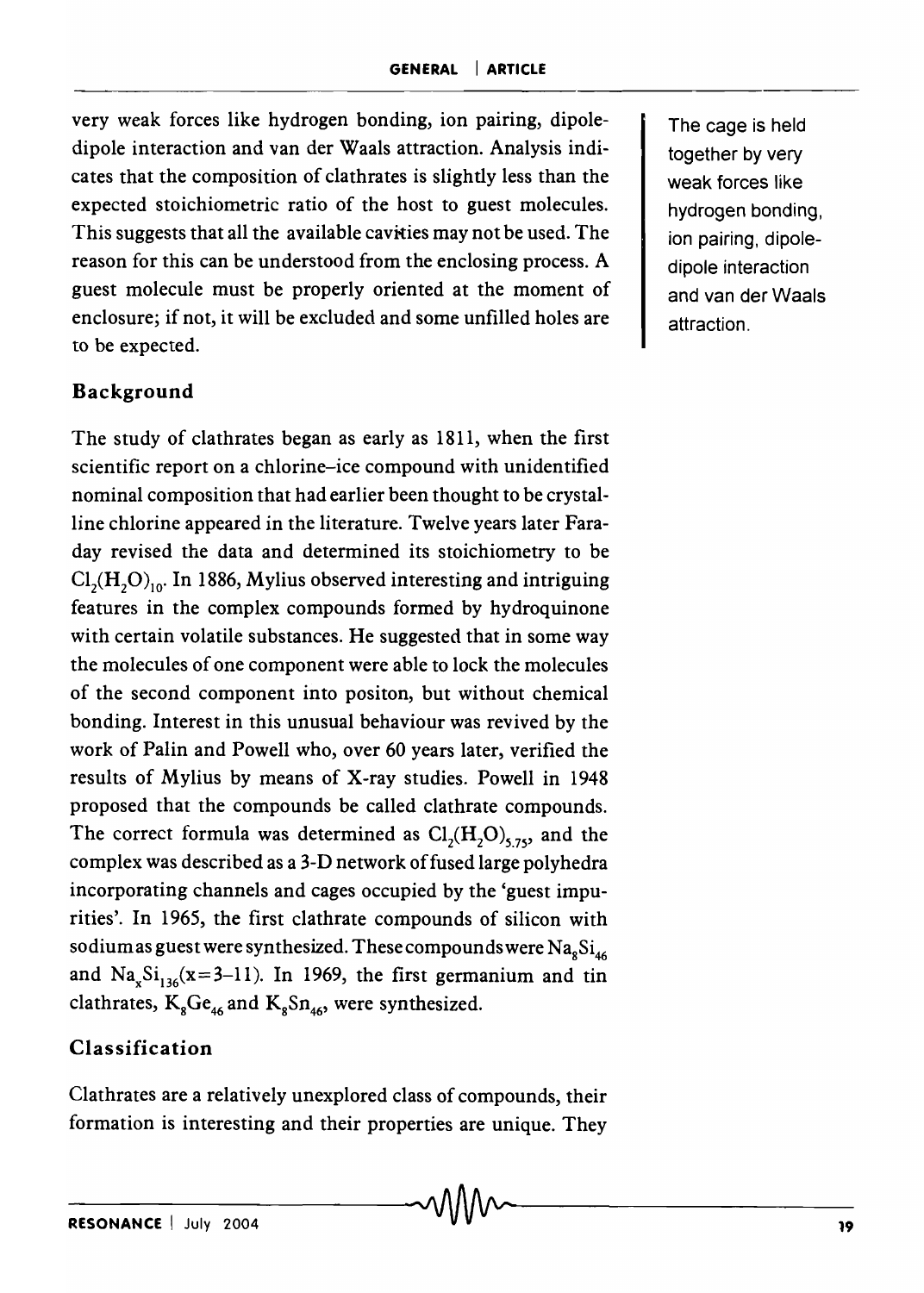are a part of every area of chemistry namely, inorganic, organic and biochemistry. Clathrates are formed in different pressure and temperature environments involving different host-guest molecules. Accordingly, clathrates are broadly classified as given below.

- High temperature and high pressure clathrates, e.g., fullerenes.
- Low temperature and high pressure clathrates, e.g., gas hydrates.
- Normal temperature and pressure clathrates, e.g., clathrin.
- Moderately high temperature and low pressure clathrates, e.g., zeolites.

#### *Fullerenes*

Fullerenes, the novel carbon allotropes, are clathrates of carbon cages that encapsulate atomic or molecular species. The hollow cage structure are made up of hexagonal and pentagonal homoatomic shells of carbon. Twenty hexagons and twelve isolated pentagons interact to form one  $C_{60}$ , a truncated icosahedron which is made up of 60 carbon atoms bonded by 30 double bonds and 60 single bonds. A truncated icosahedron is represented by a football-like structure *(Figure* 1a). Fullerenes have a general formula  $C_{20+2n}$ , where  $n=0,2,3,4, ...$  and  $n \neq 1$ . Commonly available fullerenes are  $C_{20}$ ,  $C_{32}$ ,  $C_{60}$ ,  $C_{70}$ ,  $C_{80}$ ,  $C_{540}$ .

Fullerene-C<sub>60</sub> has an inner diameter of 7.1 Å which is large enough to enclose the noble gases like He, Ne, Ar, Kr and Xe. Noble gases of a specific isotopic composition can be introduced during the synthesis of fullerenes at high temperature and pressure. The encapsulated gases are the guests and the fullerenes are the host and they together form the host-guest complex. Fullerene with one or more guest molecules encapsulated into its cage is termed as endohedral fullerene *(Figure 1b)*. Even metals like Scandium (Sc), Yttrium (Y), Holmium (Ho), Gadolinium (Gd), Uranium (U), Neptunium (Np) and Americium

Fullerene- $C_{60}$  has an inner diameter of 7.1 A which is large enough to enclose the noble gases like He, Ne, Ar, Kr and Xe.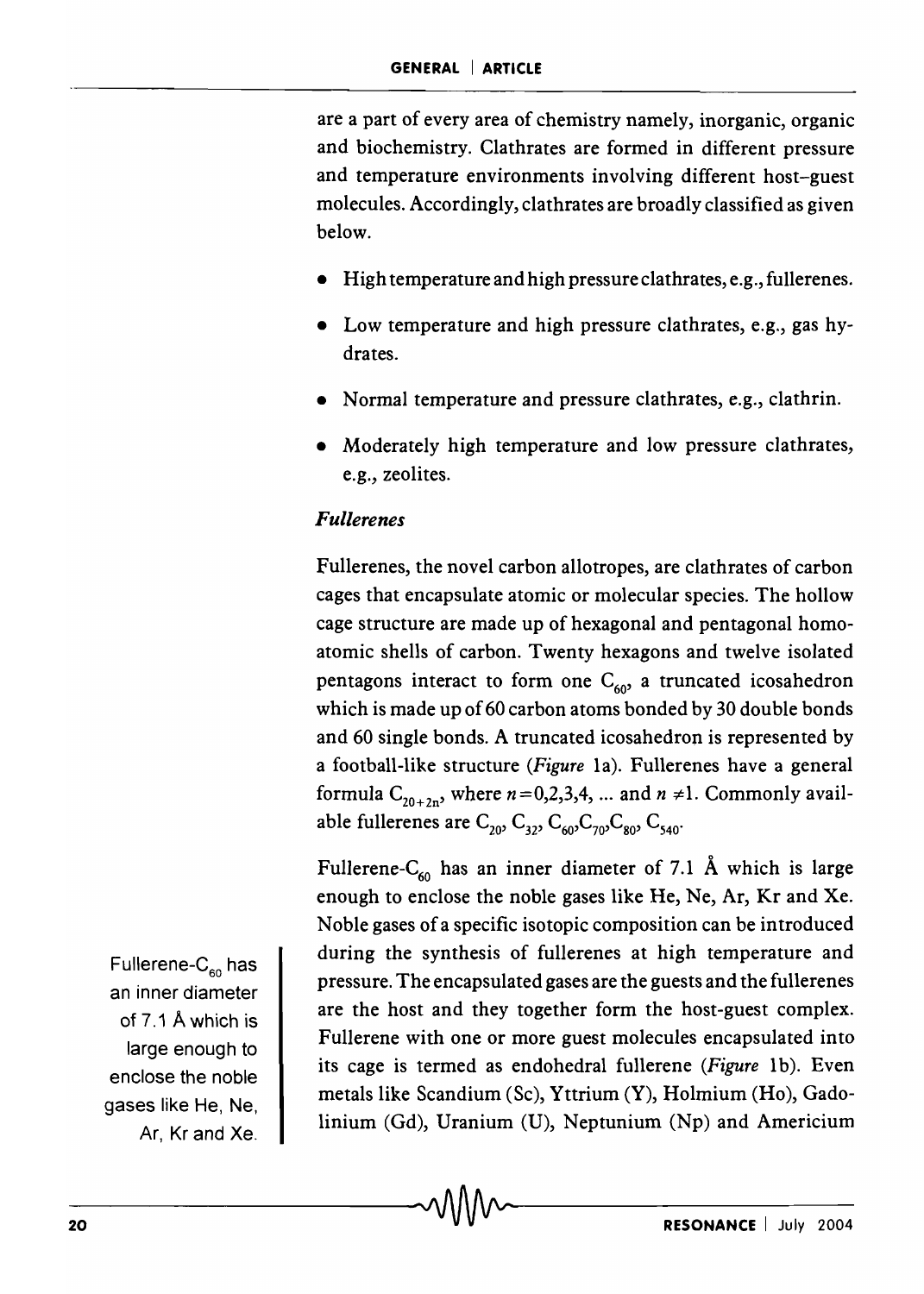

Figure 1. (a) Fullerene (b) Fullerene with a guest atom inside - endohedral fullerene.

(Am) can be encapsulated into fullerene cages. When a metal is encapsulated it is termed as metallo-fullerene. Fullerenes can en cage more than one atomic species as guest. For example in  $\text{M}_\text{\tiny 3}\text{N@C}_{\text{\tiny 80}}$  fullerene, three metallic atoms and one nitrogen atom are encaged in one  $C_{\text{so}}$ . (M is a metal and @ indicates encapsulated or endohedralised.)

Fullerenes are found deep inside the earth close to the core and also at meteoritic impact locations, where high temperature and pressure conditions exist.

Encapsulated (endohedral) fullerenes have captivated scientists with their properties and possibilities for application. They serve as non-dissociating salts in electrochemistry, for example, with a negatively charged cage encapsulating a positively charged ion. They also offer exciting electronic and magnetic properties and might find uses in quantum computing or biomedical applications.

The ability of fullerenes to encage one or more metallic atoms inside the cage helps as contrast-enhancing agents for Magnetic Resonance Imaging (MRI). Contrast agents enhance the quality of MRI images, aiding in the detection and diagnosis of injuries or abnormal growth in the human body. Gadolinium(III) chelates serve as the leading commercial MRI contrast agents. When  $Gd^{3+}$  locked up in organic chelates is injected into the body it can magnetically tickle water protons present in tissues leading to higher signal intensity and greater contrast in the body it can magnetically tickle water protons present in tissues<br>leading to higher signal intensity and greater contrast in the (MRI).<br> $M$ 

The ability of fullerenes to encage one or more metallic atoms inside the cage helps as contrast-enhancing agents for Magnetic Resonance Imaging (MRI).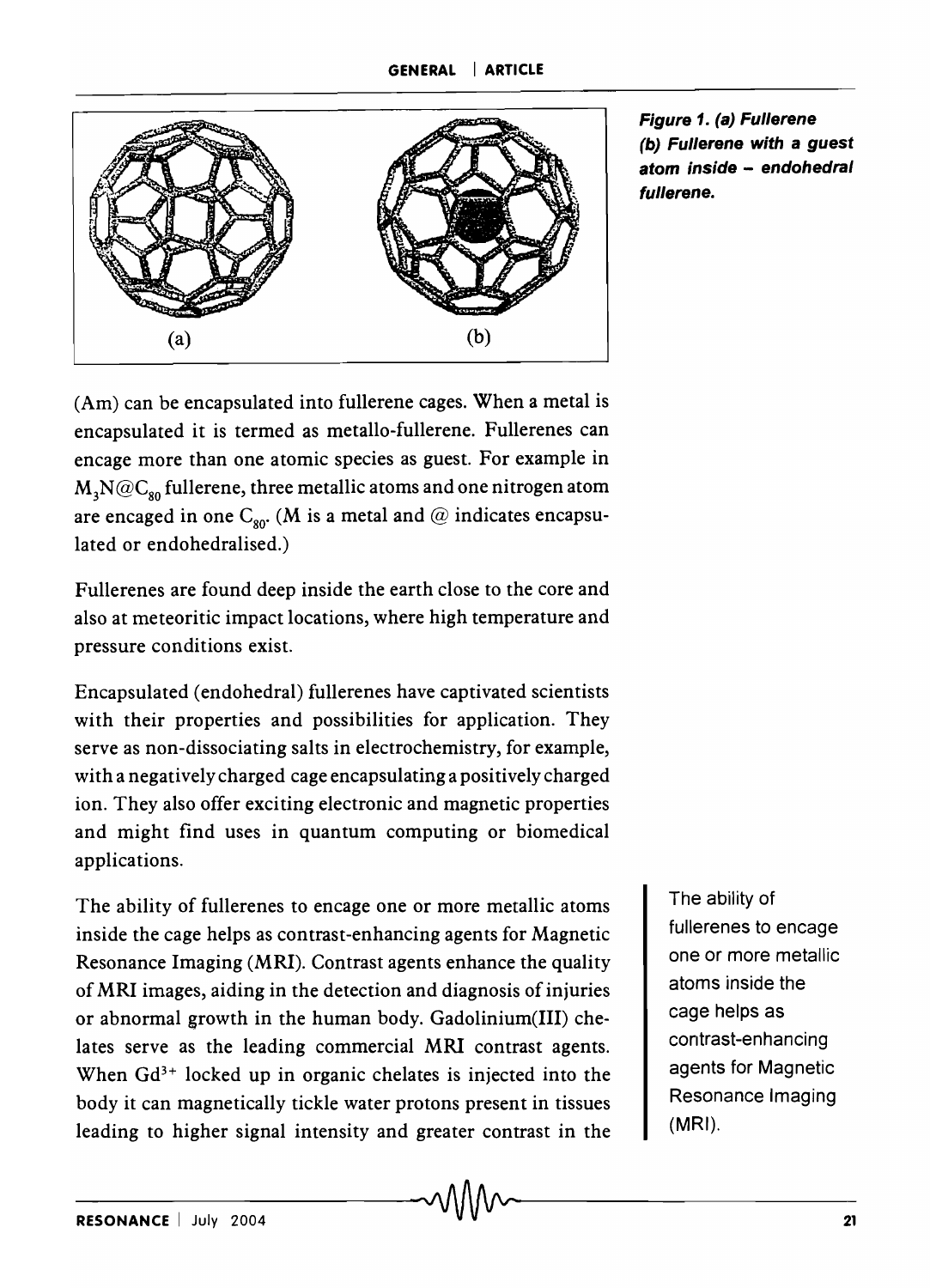

Figure 2. Structure of gas hydrate. [1J Credit: University of California, Lawrence Livermore National Laboratory and Department of Energy, USA.

> Gas molecules get entrapped in water when water solidifies forming gas hydrate molecules.

MRI images. But, at times this toxic heavy metal (Gd) may react with bio molecules as the chelate winds its way through the body. But, encapsulating the Gd inside a fullerene is safer and such endohedral fullerenes offer additional advantages in the medical field.

## *Gas Hydrates*

Gas Hydrates, also called water clathrates, are the naturally occurring solids of water and natural gas. The water molecules form a rigid lattice of cages enclosing molecules of natural gas, mainly methane  $(CH<sub>4</sub>)$ . Water

crystallizes in the isometric crystallographic system (cubic lattice structure) rather than the hexagonal system of normal ice. The gases enclosed may be Ar, Kr, Xe,  $Cl_2$ ,  $H_2S$ ,  $N_2$ ,  $O_2$  and hydrocarbons like methane, ethane, and propane. The structure of methane gas hydrate is shown in *Figure 2.* 

Gas hydrates are generally formed at low temperatures and high pressures. Because of these conditions their formation in nature is restricted to two geological settings, the polar regions of the continental part, the shelf and the deep oceanic part. They are also found on the icy moons of our solar system, at Saturn and beyond. Deep inside the oceans, due to lower temperature, water begins to solidify. The oceans are rich in hydrocarbons due to the presence of dead plants and animals. The decay and decomposition of these organisms releases methane and other gases that may get entrapped in the solidifying water to form gas hydrates.

A hypothetical mechanism for the kinetics of hydrate formation as proposed by Long and Sloan is as follows *(Figure* 3). Pure water exists with ring structures of pentamers and hexamers as shown in *Figure* 3a. Gas molecules get entrapped in water when water solidifies forming gas hydrate molecules as shown in *Figure* 3b. These clusters combine leading to agglomeration *(Figure* 3c). Finally, when the size of the cluster agglomerates reaches a critical value, growth begins *(Figure* 3d). Gas hydrates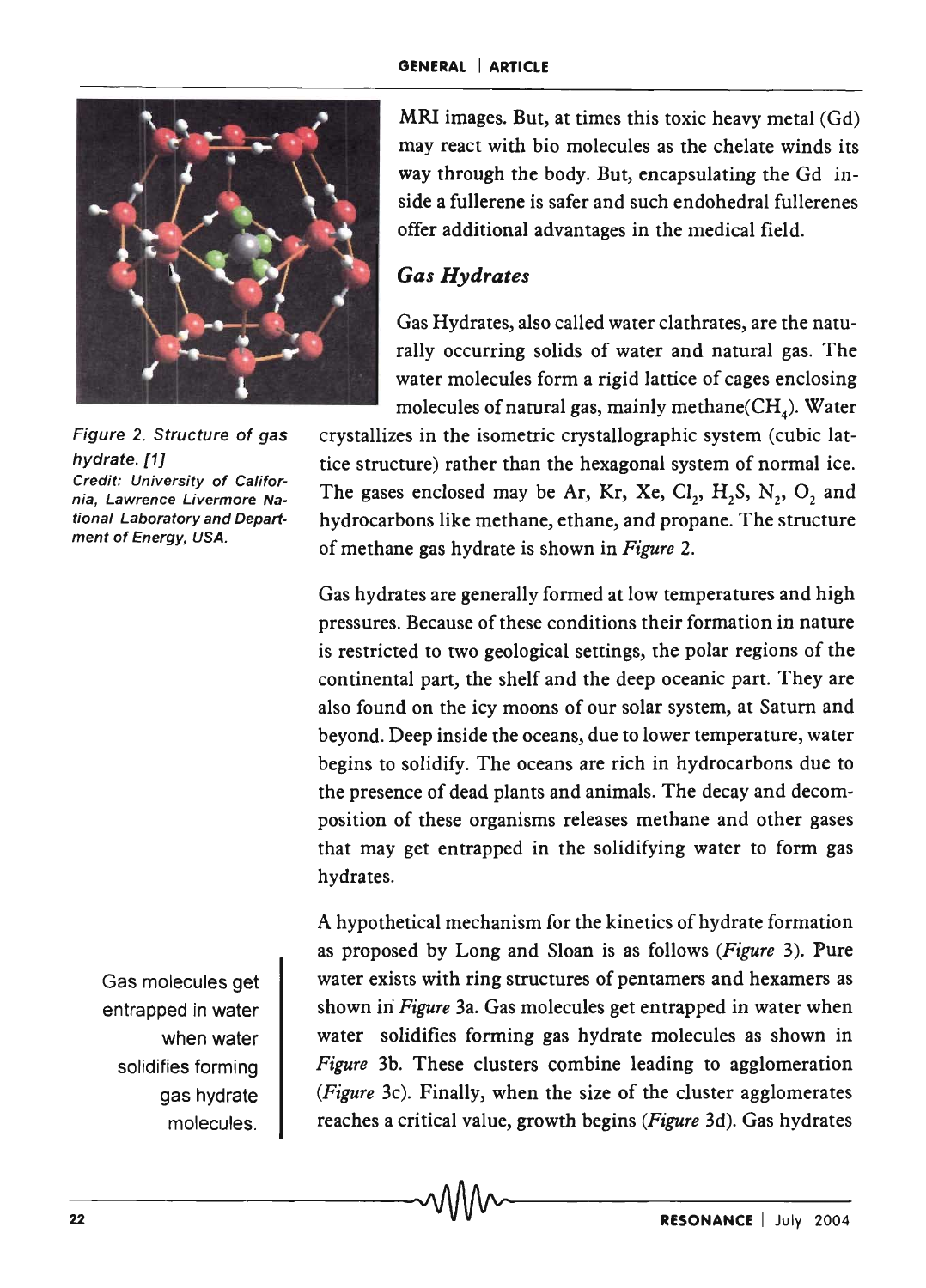

are potential source of future energy requirement as they store a Figure 3. Mechanism for large quantity of natural gas. The same state of gas hydrate.

India is collaborating with Russia for exploration of gas hydrates in Indian ocean area. Gas hydrates are metastable. Destabilised gas hydrates beneath the seafloor can enhance global warming and cause climatic changes. The decomposition and blowout of gas from gas hydrates explain the mystery of the Bermuda triangle, located in the Atlantic ocean to the east coast of USA.

#### *Clathrin*

Clathrates play an important role in biological processes as well. The specificity and efficiency of biological processes can be attributed to the efficient organization of biological media. Clathrin, a protein, plays a major role in membrane bound transport package, and is a clathrate-like host-guest system.

The clathrin protein is known to take the shape of a triskelion, with three bent legs, as shown in *Figure* 4a. Each leg is made up of seven repeating units and each unit is made up of ten helical structures. The triskelions are arranged in a lattice-like network of hexagons and pentagons as shown in *Figure* 4b. Triskelions self-assemble into hollow structures (cages) due to the interactions between proximal and distal legs that hold the lattice together. This cage structure is similar to the host in clathrate compounds. Lipids and proteins (cargo) are engulfed into this clathrin-coated vesicle as illustrated in *Figure* 4c. The c1athrin Credit: E Dendy Sloan

Clathrin, a protein, plays a major role in membrane bound transport package, and is a clathrate like hostguest system.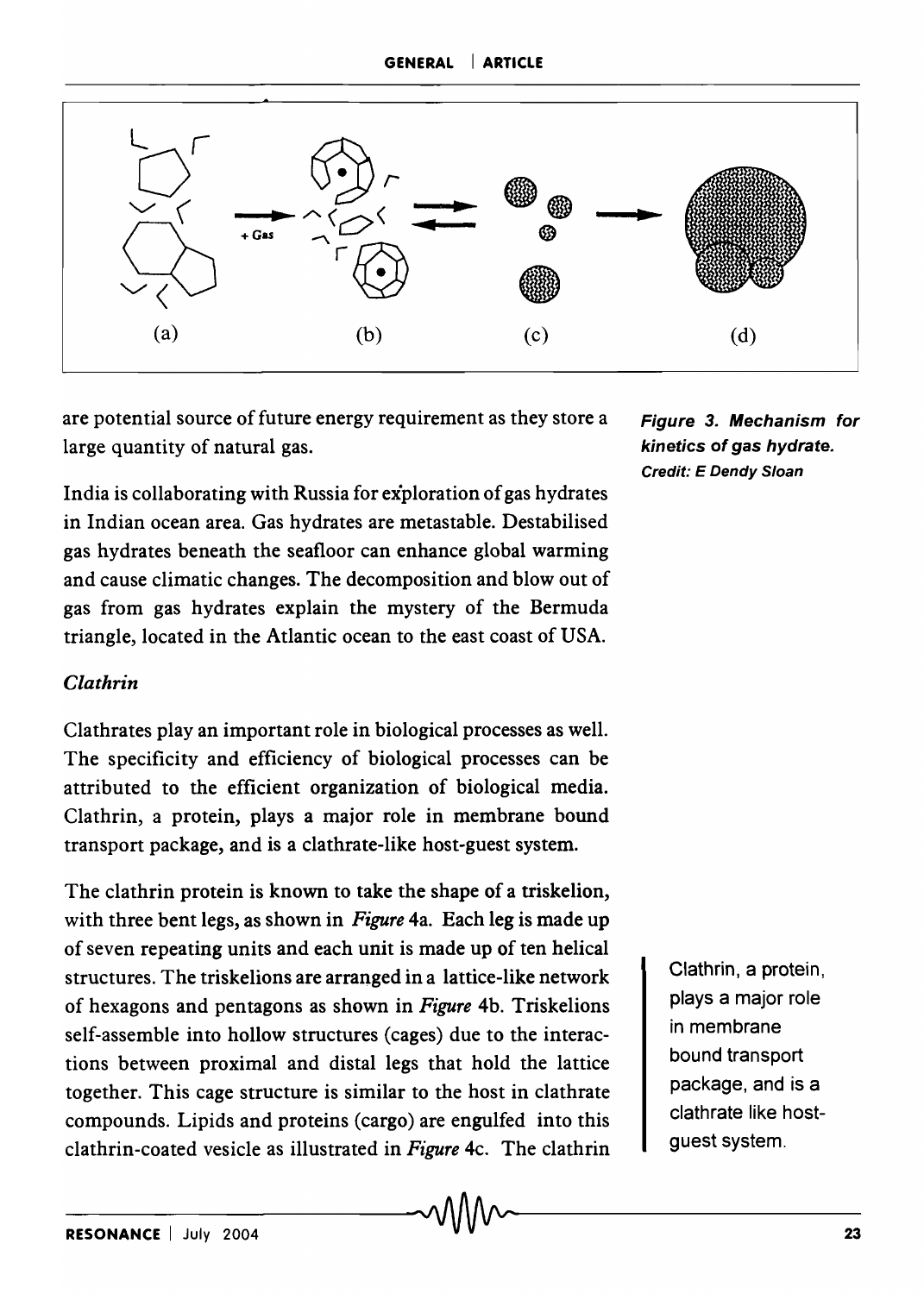

Figure 4. Clathrin structure (a) Triskelion with three bent legs. (b) Triskelions selfassemble forming cages. (c) Endocytic pathway using clathrin coated vesicle. (d) Polyhedral lattice on clathrin surface (e) Cross-section of clathrin coated vesicle. Figures a,b: Reprinted, with permission, from the Annual Review of Biochemistry, Vol.69 (c) 2000 by Annual Reviews, www.annualreviews.org. Figures c,d,e: Reprinted with permission from Oxford University Press.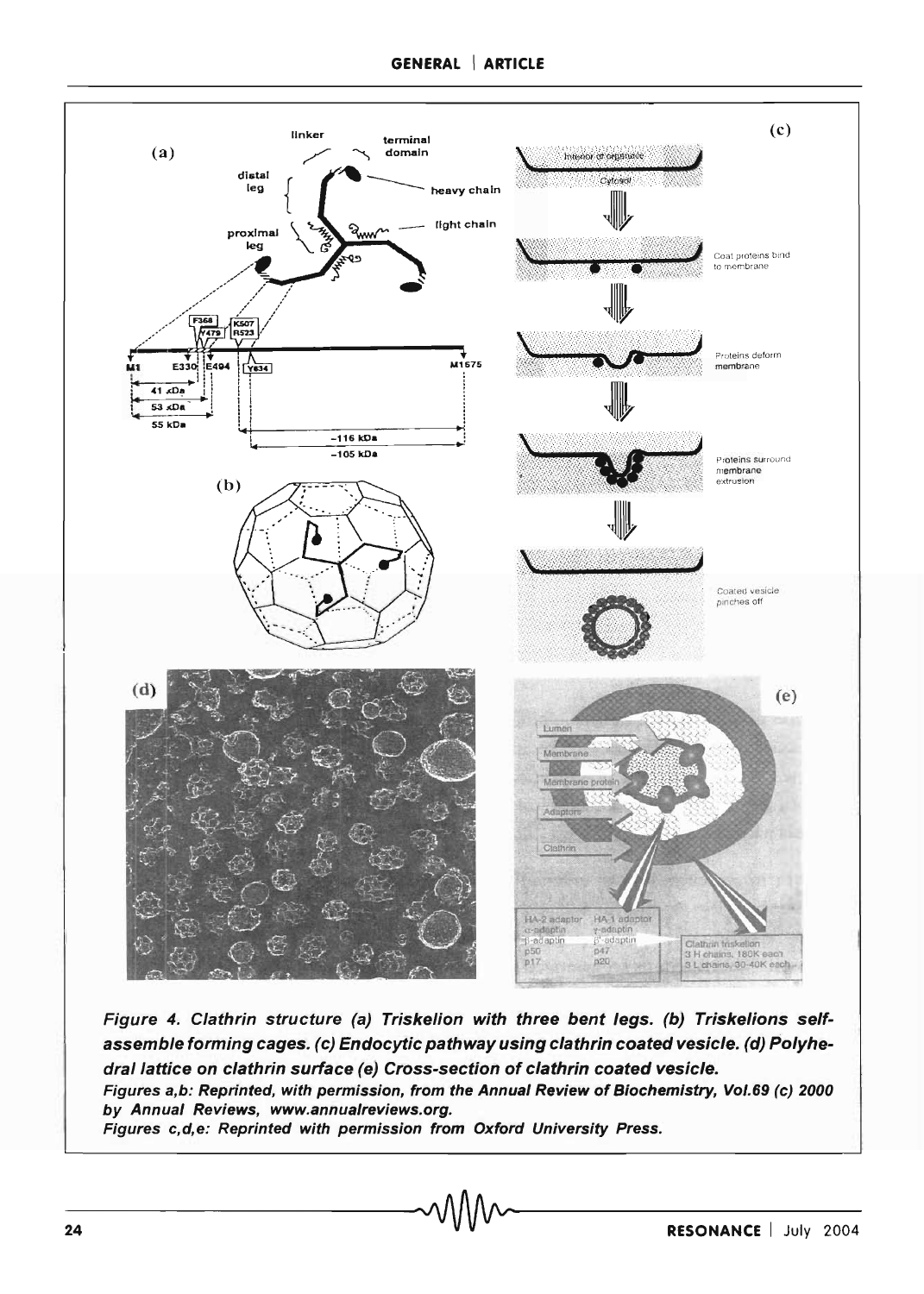

Figure 5. Inorganic clathrates. The small circles indicate host atoms (Si, Ge or Sn) which form a 3-D network enclosing larger circles representing the guest atoms(alkali or alkaline earth metals}. Two such clathrates are depicted in a cubic cell.

protein binds to the membrane leading to membrane deformation. It surrounds the membrane exclusion and finally the clathrin coated vesicle (host) pinches off with the cargo (guest) engulfed. Vesicles have a polyhedral lattice on the surface, created by triskelions of clathrin as indicated in *Figure* 4d. A cross-section of clathrin coated vesicle is depicted in *Figure* 4e. These vesicles are involved in intracellular transport of cargo between the cell organelles. On reaching the delivery site, uncoating occurs and the cargo is delivered. Clathrin-coated vesicles are the most prominent of the carriers in endocytic pathways.

### *Inorganic Clathrates*

Inorganic clathrates are crystalline solids with 3-D frameworks made up of tetravalent and trivalent atoms which enclose guest atoms. In binary compounds, the framework can be made of Silicon, Germanium or Tin atoms. Si and Ge both crystallize in cubic face centred diamond-type lattice and form a stable and rigid covalent network. The guests are generally alkali and alkaline-earth atoms. The cavity size of Si and Ge are comparable only with those of Na<sup>+</sup> of K<sup>+</sup> and compounds like  $K_{s}Ge_{46}$ ,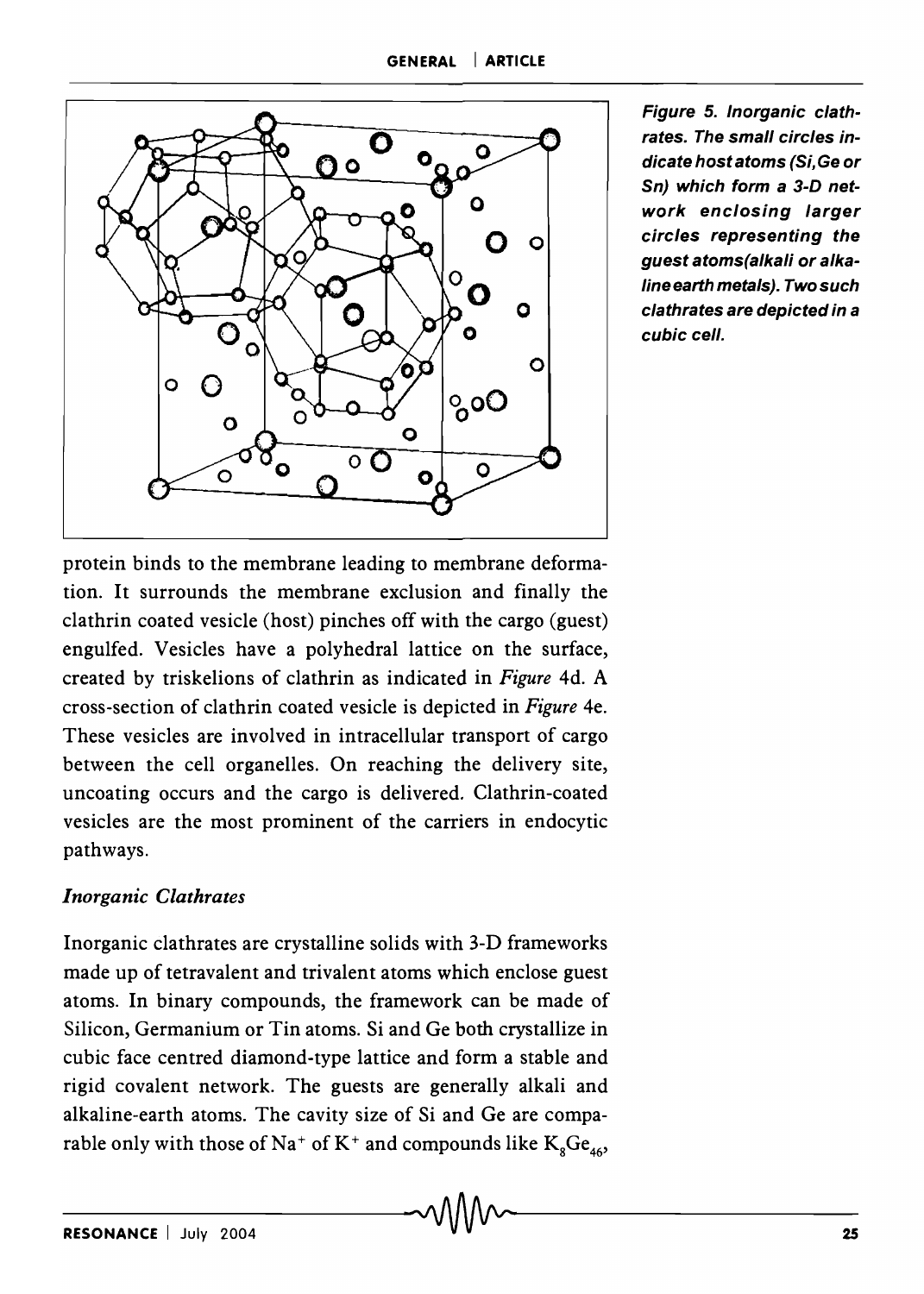The cavity size of Si and Ge are comparable only with those of Na<sup>+</sup> of K<sup>+</sup> and compounds like  $K_{a}Ge_{46}$ , Na $_{a}Si_{46}$ Na<sub>x</sub>Si<sub>136</sub> (X=1-24) etc. are formed. Rb<sup>+</sup> and Cs+ are too large to be incorporated into the cages of Si and Ge.

The interest in inorganic clathrates has increased enormously because of the discovery of superconductivity in Ba<sub>v</sub>Na<sub>x</sub>Si<sub>46</sub> and  $Ba<sub>a6</sub>$ 

 $\text{Na}_8\text{Si}_{46}$ ,  $\text{Na}_8\text{Si}_{136}$  (X=1-24) etc. are formed. Rb<sup>+</sup> and Cs<sup>+</sup> are too large to be incorporated into the cages of Si and Ge. Sn, however, forms clathrates with  $Rb^+$  and Cs<sup>+</sup> yielding solids like  $Rb$ ,  $Cs$ <sub>6</sub> $Sn$ <sub>46</sub>,  $Cs<sub>8</sub>Sn<sub>46</sub>$ ,  $K<sub>1.6</sub>Cs<sub>6.4</sub>Sn<sub>44</sub>$  and others. *Figure* 5 shows the inorganic clathrate structure. Inorganic clathrates can be synthesized by carrying out reactions at  $650^{\circ}$ C and  $10^{-5}$  mm Hg pressure over a period of three weeks to ensure better diffusion of the alkali metals into Si and Ge.

There are results to support the idea that strong charge-transfer interactions exist between Si/Ge and the alkali metal atoms, although the resulting structure cannot be considered entirely ionic. The  $\text{Na}_x\text{Si}_{136}(x<9)$  system is speculated to encapsulate neutral alkali metal atoms rather than Na<sup>+</sup> ions, i.e., there is no electron transfer over the Si or Ge network but isolated free alkali metal atoms in the cage. At higher Na concentrations insulator-to-metal transition occurs as Na electrons are delocalized (full occupation of all sites  $Na<sub>24</sub>Si<sub>136</sub>$ ) due to significant overlap between the Na and Si orbitals.

Clathrates with partial or complete substitution of Si, Ge and Sn by AI, Ba, In, Ga or other transition metals have also been synthesized.  $Eu_{s}Ga_{16}Ge_{30}$ ,  $Cu_{s}Ge_{40}Ba_{6}$ ,  $K_{8}In_{18}Si_{28}$  are such examples.  $Eu_{8}Ga_{16}Ge_{30}$  is a clathrate with guest sites fully occupied by a rare-earth element. Their properties can be varied from semiconducting, metallic to superconducting by encapsulating different metal species inside the cage.

The interest in inorganic clathrates has increased enormously because of the discovery of superconductivity in  $Ba_vNa_xSi_{46}$  and  $Ba<sub>8</sub>Si<sub>46</sub>$ . It was unprecedented because no other example of superconductivity was known for phases with covalent  $sp<sup>3</sup>$  bonding. When forming they appear to disdain the normal types of bonding and seldom fall into strictly inorganic or organic classifications. Recent research findings showed that the silicon clathrates have low compressibility and therefore are considered potential superhard materials.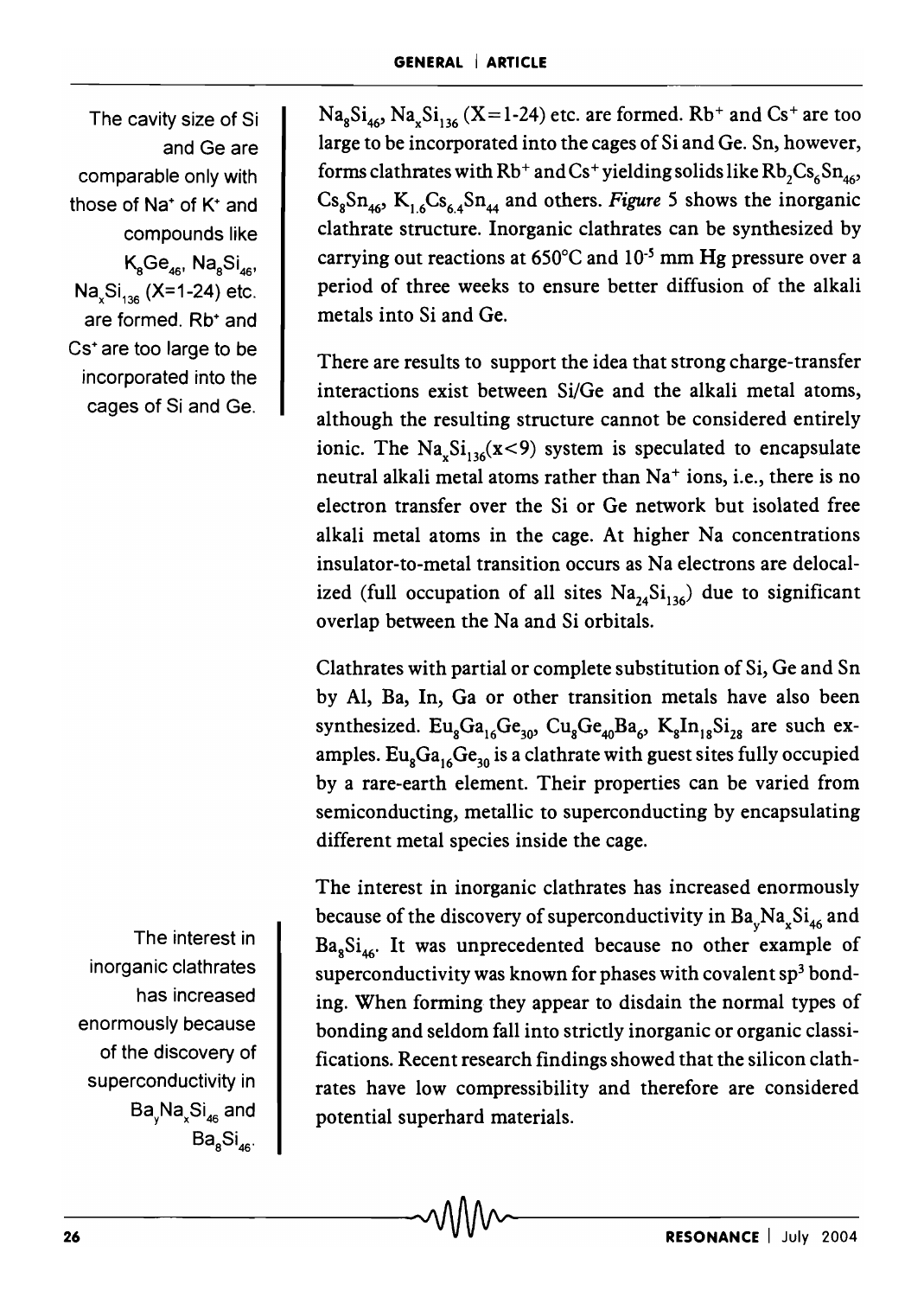Physical properties such as Seebeck coefficient or thermopower (S), electrical (s) and thermal (1) conductivities of the clathrates can be changed by altering the guest atoms in the host cages and thus serving as potential thermo-electric materials. Si and Ge clathrates are considered promising candidates for thermo-electric applications because of their relatively large unit cells with "voids and rattlers inside them". They are the important prerequisites for scattering of heat carrying phonons and thereby for low phonon-contributed thermal lattice conductivities.

#### *Zeolites*

In inorganic clathrates when a  $SiO<sub>4</sub>$  tetrahedron shares all its four oxygens with other  $SiO<sub>4</sub>$  tetrahedra, the result is the formation of a 3-D lattice. Isomorphous replacement of  $Si^{4+}$  by a combination of  $Al^{3+}$  and other metal ions gives minerals known as feldspar, zeolite and ultramarines. Among these compounds zeolites are the most useful ones. The characteristic feature of zeolites is the openness of the structure which permits the formation of channels and cavities of different sizes. Zeolites are described as broad class of micro-porous materials with crystalline walls and unique internal pore system with honey comb structure. Water molecules and a variety of other molecules like NH<sub>3</sub>, CO<sub>2</sub> and C<sub>2</sub>H<sub>5</sub>OH can be trapped in these channels or cavities. Thus, zeolites act as ion-exchangers and as molecular sieves. This mineral loses water rapidly on heating and seemed to boil. The name 'zeolite' comes from the Greek word zeo (to boil) and lithos (stone). The zeolite is represented by the general formula  $M_{x/n}$ {(AlO<sub>2</sub>)<sub>x</sub>(SiO<sub>2</sub>)<sub>y</sub>}.zH<sub>2</sub>O, where M = Metal cation like  $Na<sup>+</sup>, K<sup>+</sup>$  or  $Ca<sup>2+</sup>, n= charge of the metal cation, and z=number$ of moles of water of hydration.

The position, size and number of cations as well as the position and number of water molecules can significantly alter the properties of the zeolite. Generally, organic and inorganic molecules are introduced into the zeolite cavities as guest.

Zeolites act as ion-exchangers and as molecular sieves.

The position, size and number of cations as well as the position and number of water molecules can significantly alter the properties of the zeolite.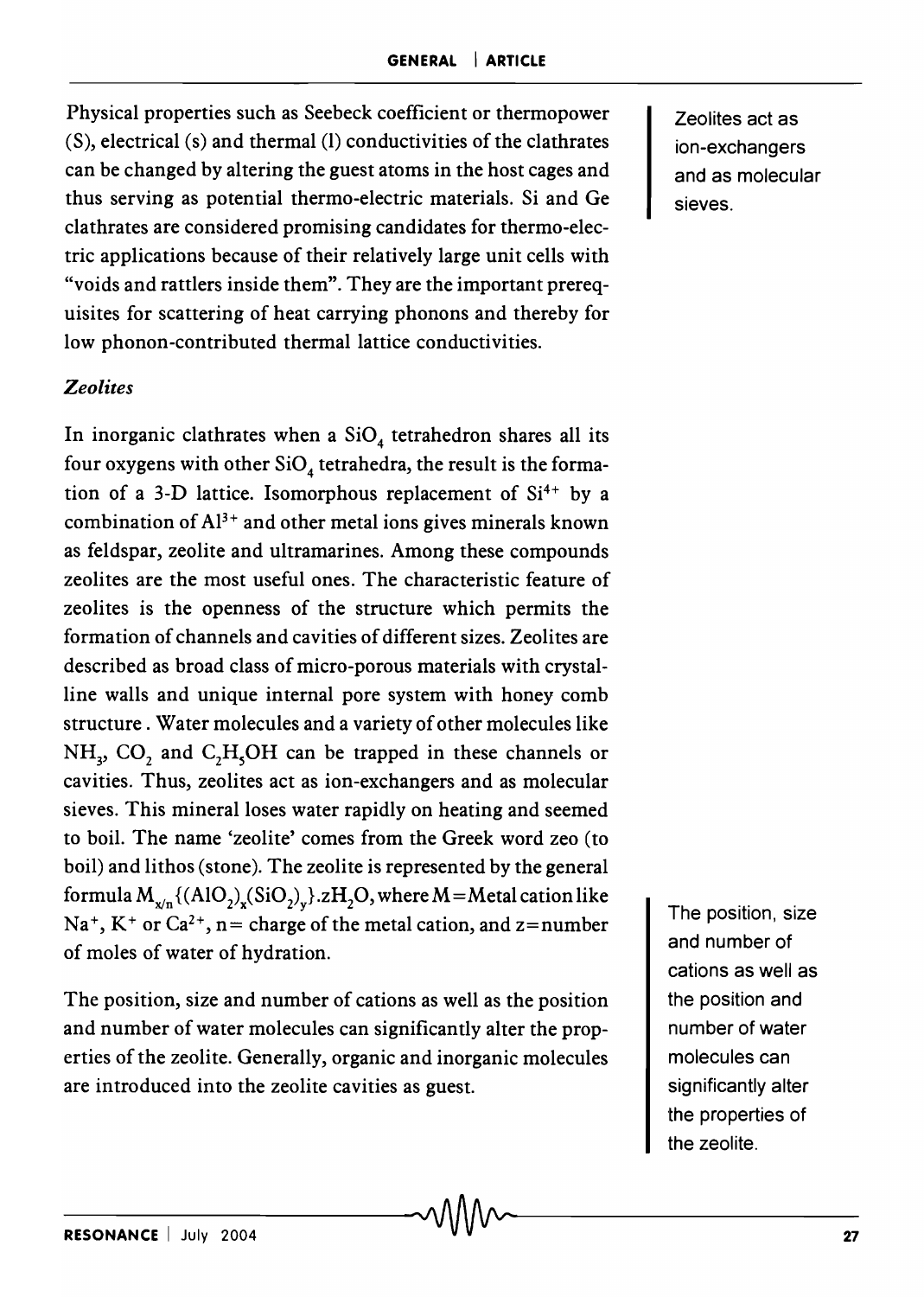Even though the guest and host molecules are different in gas hydrates and inorganic clathrates, they belong to clathrate-I type because of their similar structure and same number of hostguest molecules occupying the lattice.

The inclusion properties of zeolites have found wide industrial applications. Hazardous and toxic fluids found in nature can be absorbed, trapped or neutralized by zeolite. For example they are used for separation and storage of nuclear waste. They can also be used as water softener by exchange of their metal cations.

## Types of Clathrate Structures

Inorganic clathrates and hydrates are classified into two categories depending on their structure and number of host-guest molecules. They are referred to as clathrates of type-I and II, and their characteristics are described below.

Clathrates with 46 host and 8 guest atoms are known as type-I clathrates. They are represented by the general formula as  $G_8B_{46}$ . there are eight cages per formula unit, two small and six large and therefore written as  $G'_{2}G''_{6}B'_{46}$ , where G' and G'' are different guest molecules; B represents host atoms / molecules and is termed as clathrand. When B is water molecule, type-I clathrates are termed as gas hydrates; the guest  $(G)$  can be Ar, Kr, Xe, H<sub>2</sub>S,  $\text{Cl}_2$ ,  $\text{CH}_4$  gases and the host (B) is water molecule.

The prototype of clathrate-I structure for gas hydrate has a stoichiometry  $G_8(H_2O)_{46}$ . The inorganic clathrates can have different combination of host-guest molecules and can be written as  $G_8(B)_{46}$ ,  $G'_2G'_6(B)_{46}$ ,  $G_8B_{23}B'_{23}$ ,  $G_8B_8B'_{38}$ ,  $G_8B_{16}B'_{30}$ ,  $G_8B_{18}B'_{28}$ . There are seven binary or pseudo-binary compounds between alkali metals and group IV elements with clathrate-I structure. Some of them are  $\text{Na}_8\text{Si}_{46}$ ,  $\text{K}_8\text{Ge}_{46}$ ,  $\text{K}_8\text{Sn}_{46}$ ,  $\text{Cs}_8\text{Sn}_{46}$ . Even though the guest and host molecules are different in gas hydrates and inorganic clathrates, they belong to clathrate-I type because of their similar structure and same number of hostguest molecules occupying the lattice.

All the 46 clathrand atoms of clathrate type-I are tetrahedrally coordinated and their arrangement in the unit cell is such that one can define two polyhedra of different sizes. One is a 20-atom pentagonal dodecahedron  $(5^{12})$  and the other is a 24 atom tetrakaidecahedron ( $5^{12}$  6<sup>2</sup>). The symbol ( $5^{12}$  6<sup>2</sup>) indicates a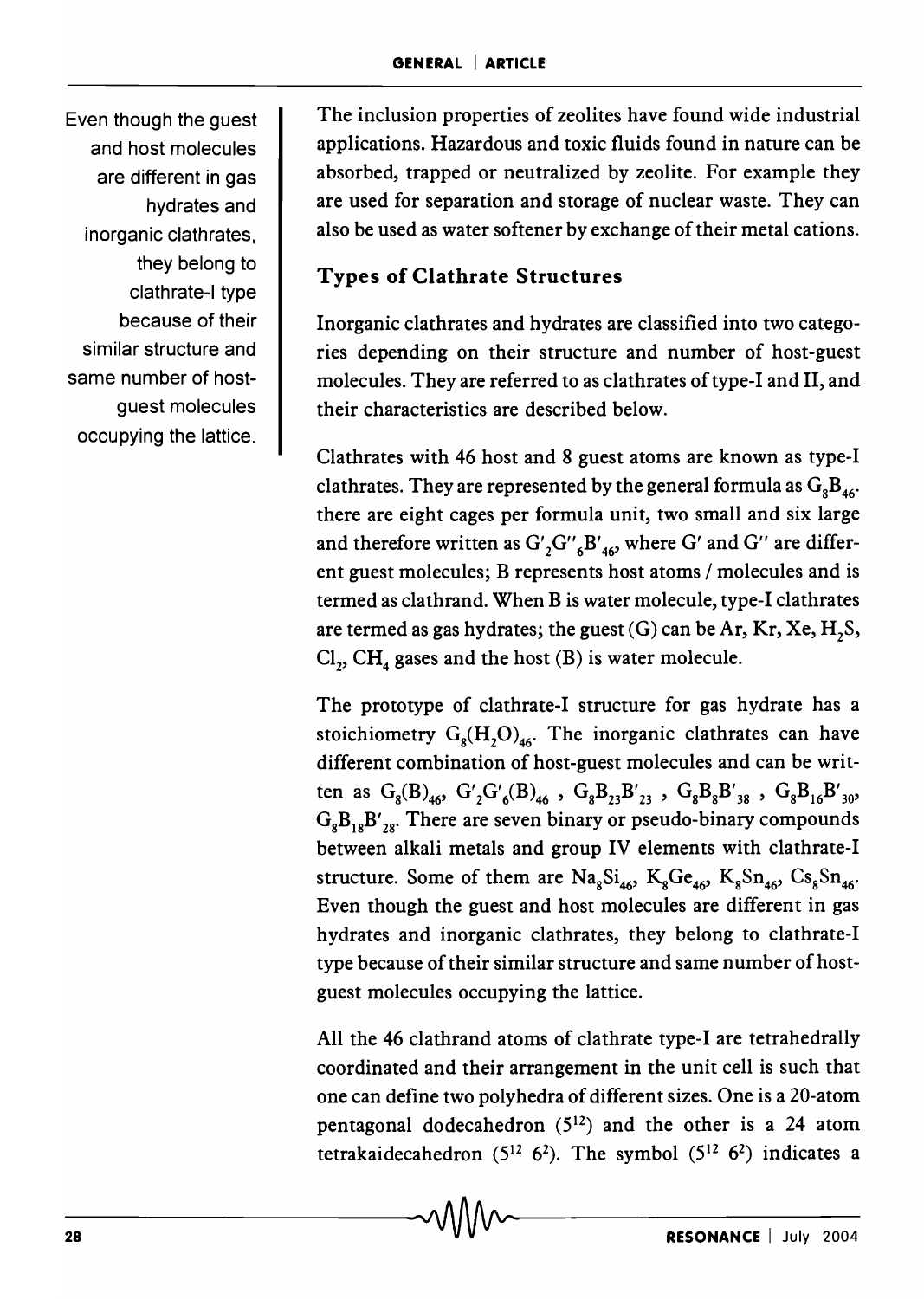

Figure 6. Different types of Clathrate structures.

Type-I structure: (a) Building units of clathrate type-I structure; (b) Clathrate type-I layer; (c) Polyhedral representation of clathrate-I unit cell.

Type-II structure:(a) Building units of clathrate type-II structure; (b) Clathrate type-II layer; (c) Polyhedral representation of clathrate-II unit cell.

Reprinted with permission from Elsevier [3].

polyhedron with 12 pentagonal and 2 hexagonal faces. The tetrakaidecahedra create a system of three mutually perpendicular 'channels' by sharing common hexagonal faces. Three pairs of channels enclose the smaller dodecahedra and separate them from each other. Clathrate-I phases crytallise in cubic lattices. *Figure* 6 shows the structure of type-I clathrate. Type-I gas hydrates are generally formed in deep oceans from biogenic gases.

Clathrates with 136 clathrands and 24 guests are referred to as type-II clathrates. They are represented as  $G_{24}B_{136}$  or  $G_{16}G'_{8}B_{136}$ where G is the guest atom and B is the clathrand. In type-II clathrates, G can be  $H_2S$ ,  $CO_2$ , CHCl<sub>3</sub>, n-propane, nitromethane or cylopentane. When B is a water molecule, they are termed as

Type-I gas hydrates are generally formed in deep oceans from biogenic gases.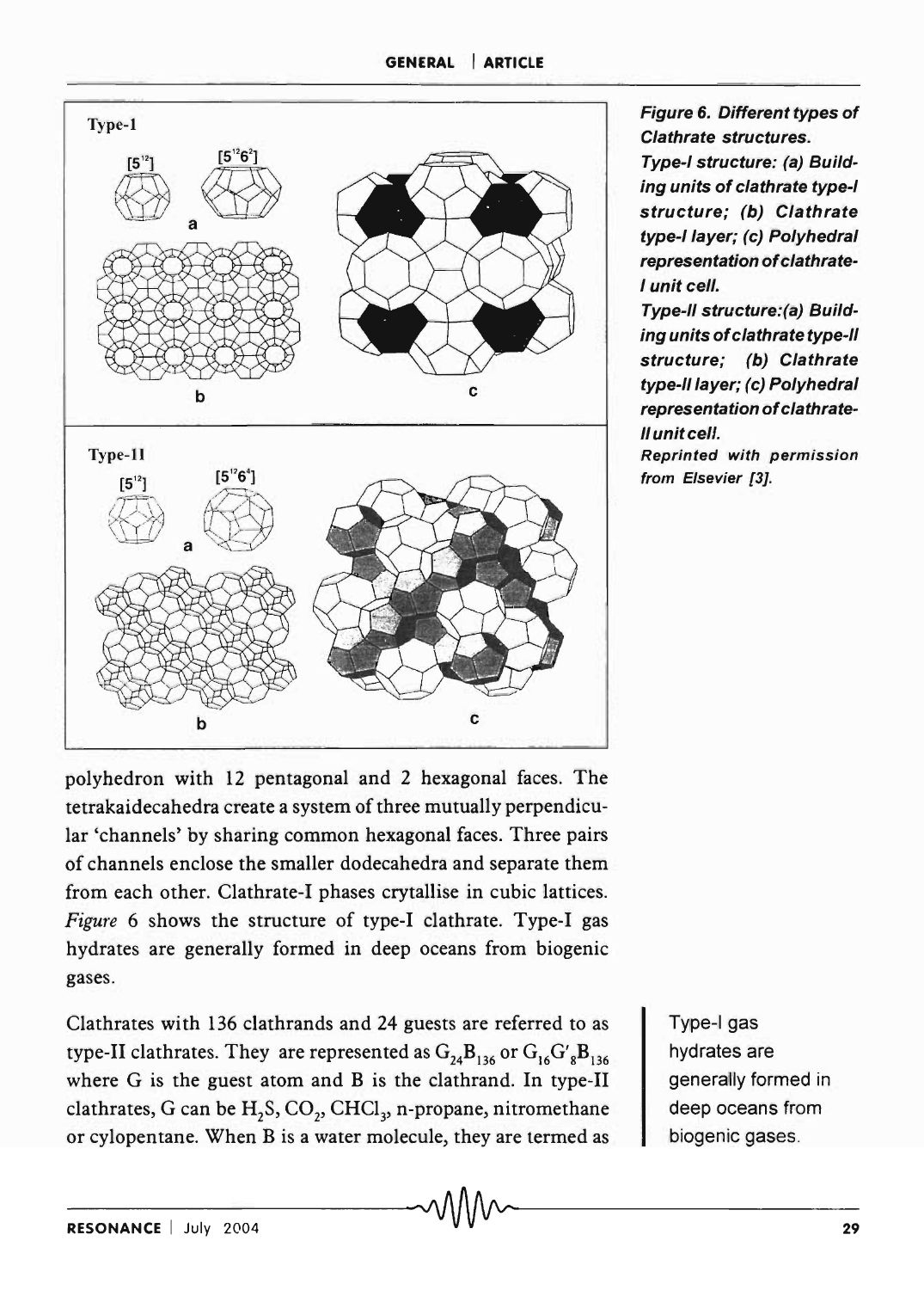Clathrate-II hydrates are formed from natural gases or oils. They represent hydrates from thermogenic gases.

liquid hydrates or double hydrates. Clearly the guest atoms/ molecules in this case are larger than in type-I clathrates.

The framework-building atoms form nearly ideal tetrahedral environment. Here, in addition to the pentagonal dodecahedron  $(5^{12})$ , the second type polyhedra are built of 28 atoms, hexakaidecahedra  $(5^{12} 6^2)$  that have 12 pentagonal and 4 hexagonal faces. They are linked to each other by their hexagonal faces forming a diamond-like structure within a cubic framework. The smaller pentagonal dodecahedra are not isolated as in the clathrate-I structure but are rather linked through common faces to form layers. The clathrate-II crystallizes in the facecentred cubic. *Figure* 6 shows the structure of clathrate-II. Clathrate-II hydrates are formed from natural gases or oils. They represent hydrates from thermogenic gases.

The stoichiometries of the two types of clathrates do not differ much. When normalized, their (completely filled) chemical formulae are  $\text{GB}_{5.75}$  and  $\text{GB}_{5.67}$  for clathrates-I and  $\text{--II}$  respectively. Structurally, however, they are noticeably different. The type-I clathrates are found to be more stable than the type-II. Therefore, out of the 50 phases of inorganic clathrates reported, a vast majority of them are clathrates of type-I structure. The cavity size of type-II clathrates is greater than that of type-I. The size of the stabilising guest molecules ranges between 0.35 and 0.75nm for clathrate-I and II. Guest molecules with sizes greater than 0.75 nm are too large for inclusion in the cavities and less than 0.35nm are too small and escape from the cavity.

## Applications

Some of the present applications of clathrates are listed below.

- 1. Medical applications such as in magnetic resonance imaging.
- 2. Used to study the photo-behaviour of organic and inorganic molecules by introducing them as probes (guests) into clathrate cages.
- 3. Resolution of racemic mixtures.

The type-I clathrates are found to be more stable than the type-II.